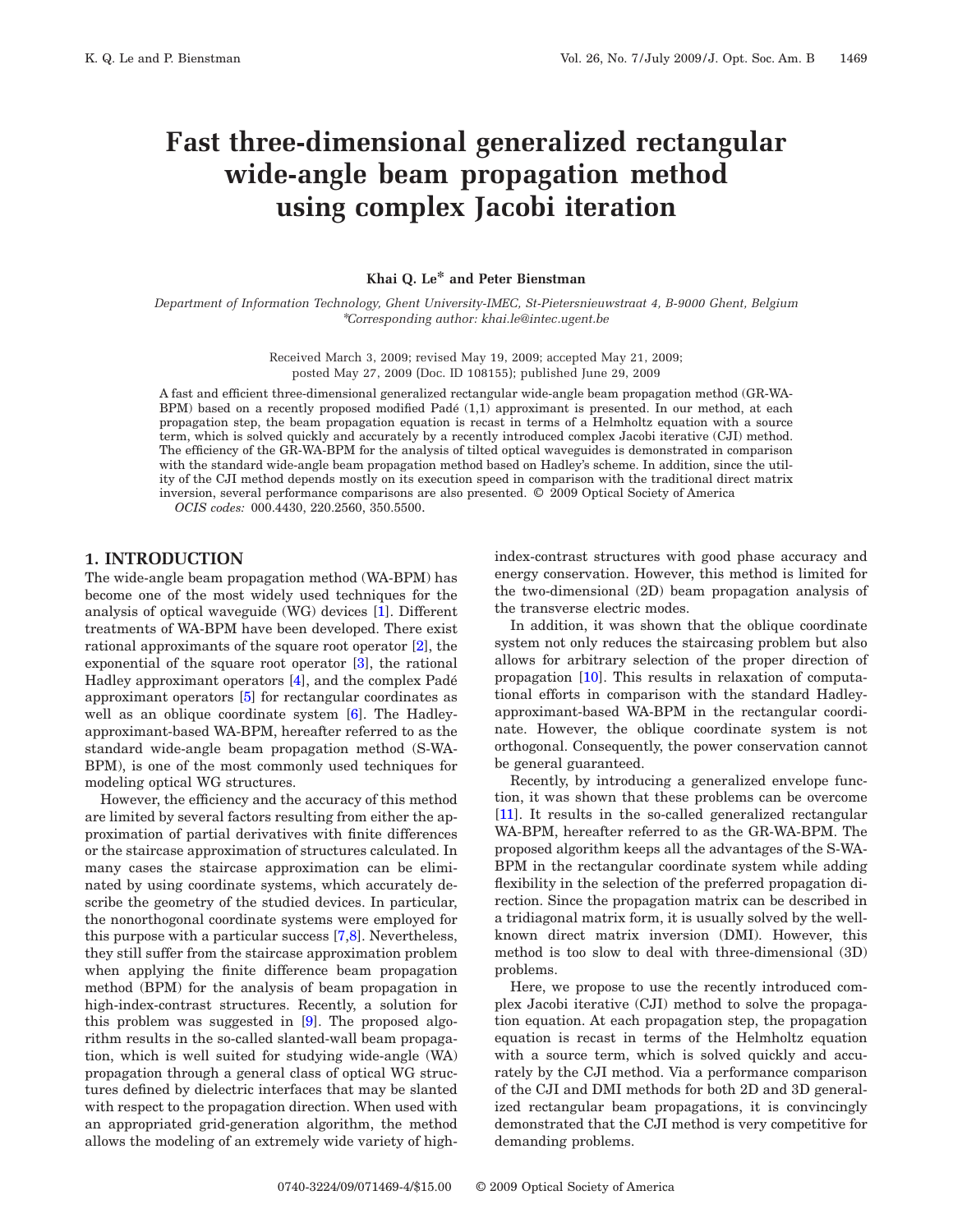#### **2. FORMULATION**

<span id="page-1-0"></span>**A. GR-WA-BPM Based on Modified Padé Approximants** The 3D scalar Helmholtz equation is given by [\[1\]](#page-3-0)

$$
\frac{\partial^2 \Psi}{\partial x^2} + \frac{\partial^2 \Psi}{\partial y^2} + \frac{\partial^2 \Psi}{\partial z^2} + k_0^2 n^2(x, y, z) \Psi = 0, \tag{1}
$$

where *n* is the refractive index profile and  $k_0$  is the vacuum wave vector. By introducing a generalized enve-lope function [\[11\]](#page-3-10)

$$
\Psi(x, y, z) = \Phi(x, y, z) \exp[i k \cos(\theta) z + i k \sin(\theta) x], \quad (2)
$$

<span id="page-1-1"></span>where  $k = k_0 n_{\text{ref}}$  and  $n_{\text{ref}}$  is the reference refractive index and inserting it into Eq.  $(1)$ , we obtain

$$
\frac{\partial^2 \Phi}{\partial z^2} + 2jk \cos \theta \frac{\partial \Phi}{\partial z} + P\Phi = 0, \tag{3}
$$

where the operator  $P$  is given by

$$
P = \frac{\partial^2}{\partial y^2} + \frac{\partial^2}{\partial x^2} + 2jk \sin \theta \frac{\partial}{\partial x} + k_0^2 (n^2 - n_{\text{ref}}^2). \tag{4}
$$

The generalized envelope function introduces two parameters, namely,  $k$  and  $\theta$ . These parameters can be freely chosen to best match the requirements of the problem studied. It is known that the standard envelope function used in BPMs so far has only one adjustable parameter, which is typically referred to as the reference refractive index. This parameter has a major impact on the accuracy of the calculations and should be carefully selected. By adding another parameter to the envelope function, an additional degree of freedom is gained that allows for decoupling the preferred direction of propagation of BPMs from the coordinate system used.

Equation [\(3\)](#page-1-1) can be rearranged as follows:

$$
\frac{\partial \Phi}{\partial z} - \frac{j}{2k \cos \theta} \frac{\partial^2 \Phi}{\partial z^2} = \frac{jP}{2k \cos \theta} \Phi,
$$
 (5)

<span id="page-1-2"></span>which can be formally written as

$$
\frac{\partial \Phi}{\partial z} = \frac{\frac{iP}{2k \cos \theta}}{1 - \frac{i}{2k \cos \theta} \frac{\partial}{\partial z}} \Phi.
$$
 (6)

<span id="page-1-3"></span>Equation [\(6\)](#page-1-2) suggests the recurrence relation

$$
\frac{\partial}{\partial z}\Big|_{n+1} = \frac{\frac{iP}{2k\cos\theta}}{1 - \frac{i}{2k\cos\theta}\frac{\partial}{\partial z}\Big|_{n}}\Phi.
$$
 (7)

By using the initial value of  $\partial/\partial z|_{0}=0$ , this gives us the well-known Padé  $(m, n)$  approximant-based WA beam propagation formula as follows:

$$
\frac{\partial \Phi}{\partial z} \approx ik \cos(\theta) \frac{N(m)}{D(n)} \Phi,
$$
\n(8)

*Nm*-

<span id="page-1-4"></span>where  $N(m)$  and  $D(n)$  are polynomials in  $X = P/k^2 \cos^2(\theta)$ . However, as addressed in our earlier effort [\[5\]](#page-3-4), Padé  $(m, n)$  approximants incorrectly propagate evanescent modes. To overcome this problem we reported the modified Padé  $(m, n)$  approximant. It not only allows more accurate approximations to the true Helmholtz equation but also gives the evanescent modes the desired damping. It is obtained by using the same recurrence formulation of Padé  $(m, n)$  approximants but with a different initial value. Here, by following the same steps as in case of the S-WA-BPM based on modified Padé  $(m, n)$  approximants, we found that the initial value for the recurrence relation  $(7)$  in the GR-WA-BPM based on modified Padé  $(m, n)$  approximants is  $\partial/\partial z|_0 = -k \cos(\theta) \beta$ , where  $\beta$  is a damping parameter, which can be chosen as well.

#### **B. Numerical Implementation of GR-WA-BPM**

One of the most commonly used techniques to numerically deal with Eq.  $(8)$  is the finite difference method  $[4]$ . Finite difference equations may be derived from Eq. [\(8\)](#page-1-4) by clearing the denominator and centering with respect to *z* in the usual way,

$$
D(\Phi^{n+1} - \Phi^n) = \frac{ik \cos(\theta) \Delta z}{2} N(\Phi^{n+1} + \Phi^n).
$$
 (9)

Equation [\(9\)](#page-1-4) can be solved effectively by the multistep method whereby each component step is treated by the traditional DMI for 2D problems [\[12\]](#page-3-11). However, for large 3D problems requiring the frequently matrix inversion during a propagation direction, it is a numerically intensive task. Recently, we reported the approach solving these problems effectively and accurately by using the new CJI method [\[13\]](#page-3-12). The utility of the CJI technique depends mostly upon its execution speed dominated by the amount of effective absorption (or medium loss). If the medium loss is high, the convergence rate is fast. Here, for GR-WA-BPMs based on the modified Padé (1,1) approximant, the propagation equation is given by [\[13\]](#page-3-12)

$$
(1 + \xi P)\Phi^{n+1} = (1 + \xi^* P)\Phi^n, \tag{10}
$$

<span id="page-1-5"></span>where  $\xi = 1/[4k^2 \cos^2(\theta)(1+i\beta/2)] - i\Delta z/4k \cos(\theta)$  $\mathcal{\widetilde{E}}^*$  $=1/[4k^2 \cos^2(\theta)(1+i\beta/2)]+i\Delta z/4k \cos(\theta)$ , and  $\Delta z$  is the propagation step size, and is solved by the CJI method as follows. By dividing both sides of Eq.  $(10)$  by  $\xi$ , it may be rewritten as an inhomogeneous Helmholtz equation

$$
\left[\frac{\partial^2}{\partial y^2} + \frac{\partial^2}{\partial x^2} + 2jk \sin \theta \frac{\partial}{\partial x} + k_0^2 (n^2 - n_{\text{ref}}^2) + \frac{1}{\xi} \right] \Phi^{n+1}
$$

$$
= \left(\frac{\xi^*}{\xi} P + \frac{1}{\xi} \right) \Phi^n
$$
(11)

or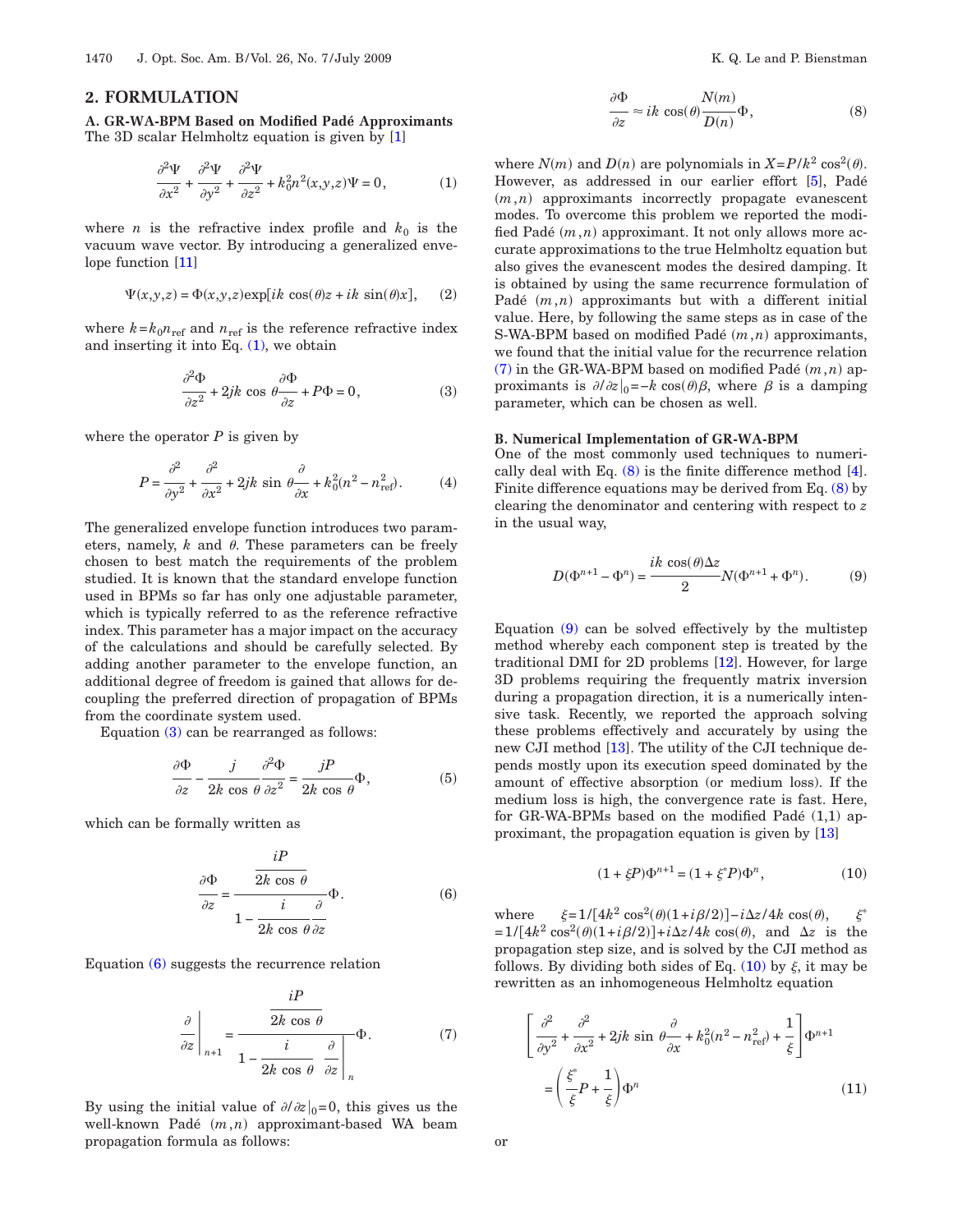$$
\left[\frac{\partial^2}{\partial y^2} + \frac{\partial^2}{\partial x^2} + 2jk \sin \theta \frac{\partial}{\partial x} + k_0^2 (n^2 - n_{\text{ref}}^2) + \frac{1}{\xi}\right] \Phi^{n+1}
$$
  
= source term. (12)

It is obvious that at each propagation step the 3D beam propagation equation is recast as a 2D Helmholtz equation with a source term. Therefore, it can be solved effectively by the CJI.

## **3. BENCHMARK RESULTS AND DISCUSSIONS**

The efficiency and the accuracy of the GR-WA-BPM in comparison with the S-WA-BPM were already shown in [\[11\]](#page-3-10). There, however, 3D methods were not practical in view of the slowness of the DMI. To show the efficiency of the CJI in comparison with the DMI for 3D GR-WA-BPM in terms of an execution speed, we perform several benchmark tests on both 2D and 3D optical WGs. All simulations were run on a notebook PC using Matlab.

For the 2D case, we consider a 5° tilted WG. In the tilted WG the fundamental mode for the slab of width *w*  $=1 \mu m$  and with a cladding index of 3.17 is propagated through 10  $\mu$ m at a wavelength of  $\lambda = 1.55 \mu$ m in a medium of refractive index *n*=3.4 and with the propagation step size of  $\Delta z = 0.05 \mu \text{m}$ . With a very strict propagation error tolerance of 10−9, the CJI method only took 10.9 s, whereas the DMI method took 35.3 s. The resulting intensity profile for the S-WA-BPM is shown in Fig.  $1(a)$ . The intensity peaks of a beam propagating along a tilted WG calculated by the S-WA-BPM and the GR-WA-BPM are show in Fig. [2.](#page-2-1) As shown in the figures, the sudden changes in dielectric constant resulting from the stair-

<span id="page-2-0"></span>

<span id="page-2-1"></span>Fig. 1. (Color online) Intensity profiles along a tilted WG for (a) the standard and (b) the generalized rectangular wide-angle propagations.



Fig. 2. Intensity peaks along a tilted WG for the standard (dotted curve) and the generalized rectangular (solid curve) wideangle propagations.

<span id="page-2-2"></span>

Fig. 3. (Color online) Magnitude of 3D Gaussian beam after propagating 1  $\mu$ m calculated by the generalized rectangular WA-BPM based on (a) DMI and (b) CJI.

<span id="page-2-3"></span>**Table 1. Quantitative Comparison of Runtimes (in seconds) of the DMI and CJI methods for GR-WA Beam Propagation in WG Structures**

|                            | Structure    |                                                                |
|----------------------------|--------------|----------------------------------------------------------------|
| Method                     | 2D<br>(s)    | 3D<br>Tilted WG Gaussian Beam Propagating in Free Space<br>(s) |
| <b>DMI</b><br>$_{\rm CJI}$ | 35.3<br>10.9 | 323.6<br>36.7                                                  |

stepping procedure have generated nonphysical ripples in the waveform and have led to a spurious radiation loss. This effect is sensitive to index contrast. Low-indexcontrast problems have been successfully addressed in the past using this standard method. However, highindex-contrast problems can often generate sufficient scattering so as to render the method completely useless. The corresponding intensity profile for the GR-WA-BPM is depicted in Fig.  $1(b)$ . In contrast to the previous case, all profiles are relatively uniform and smoother than those based on the S-WA-BPM as clearly seen in Fig. [2.](#page-2-1) It is worth confirming with the results addressed in previous work [\[11\]](#page-3-10) that the GR-WA-BPM could be performed with a low loss of accuracy in terms of energy conservation.

For the 3D case, we consider a Gaussian beam with a waist radius of  $w_0=1$   $\mu$ m propagating in free space (unity refractive index) with a 10 $^{\circ}$  tilt at a wavelength of  $\lambda$ =1.55  $\mu$ m. Due to the large memory required for the DMI, the small computational window of  $3\times3 \mu m$  is discretized with a grid size of  $\Delta x = \Delta y = 0.1 \mu$ m, and the short path length of 1  $\mu$ m is discretized with a propagation step size of  $\Delta z = 0.05 \mu \text{m}$ . The output beam calculated by the GR-WA-BPM using the CJI and the DMI is presented in Figs.  $3(a)$  and  $3(b)$ , respectively. Definitely, the calculated results are the same since we are dealing with the same propagation equation. Due to the high effective loss in the propagation medium, the complex Jacobi method performed the propagation in only 36.7 s while the DMI required 323.6 s.

Table [1](#page-2-3) shows the performance of the two methods for optical structures chosen here. It is clearly seen that the runtimes of the iterative method is substantially lower than that of the DMI method. For large problems requiring very large storage space and also for structures with a long path length with small propagation step size that require frequent matrix inversions, the DMI technique is numerically very intensive. In contrast, the CJI technique can offer rapid convergence and shorter runtimes.